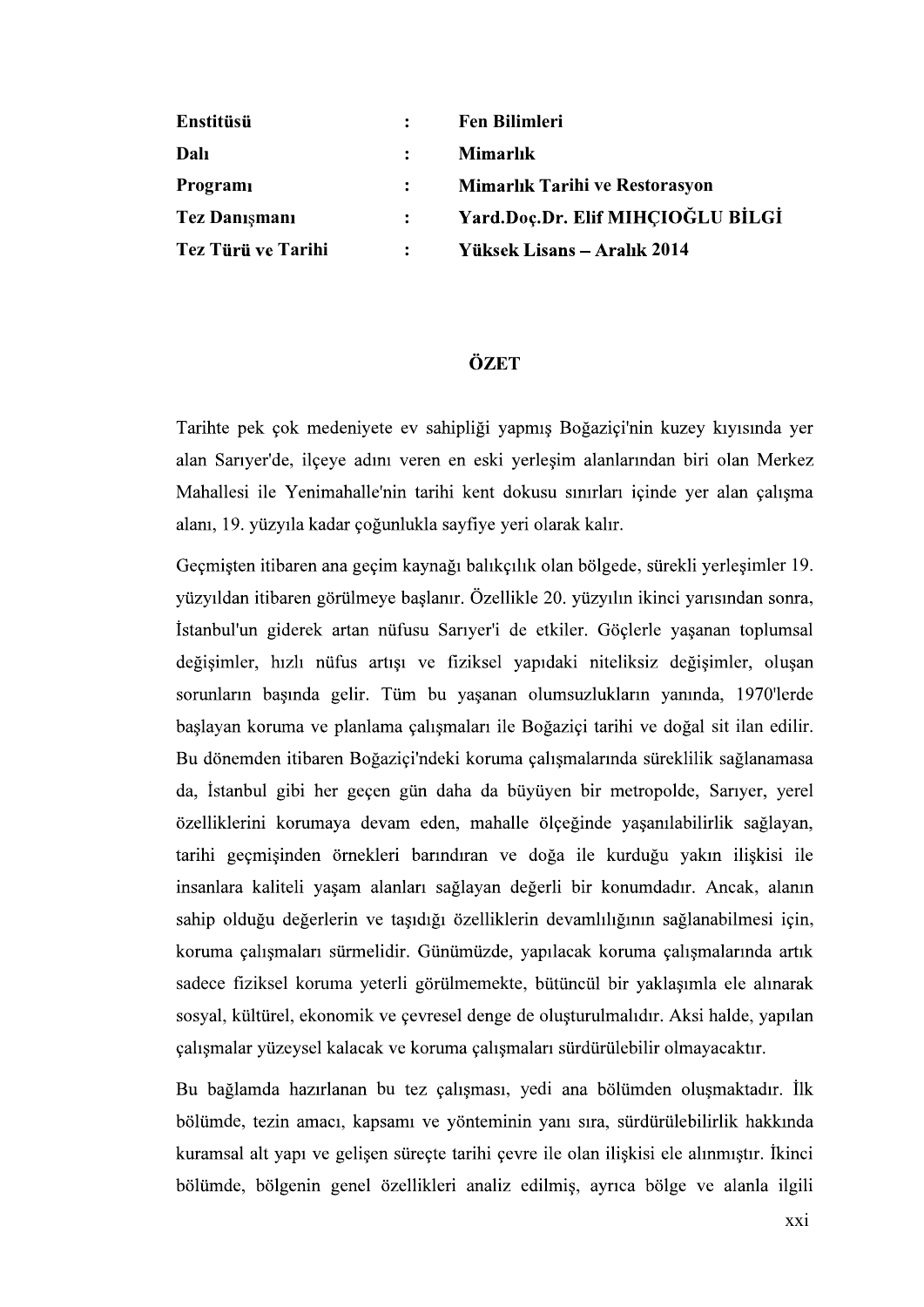geçmiş koruma çalışmaları ortaya konmuştur. Üçüncü bölümde, çalışma alanı ile ilgili öncelikle fiziksel verileri inceleyen çevresel ve mimari analizler, dördüncü bölümde ise kullanıcılara uygulanan anketler üzerinden sosyal durumu ortaya koyan sosyal analizler ele alınmaktadır. Beşinci bölümde, alandaki fiziksel ve sosyal analizlere dayanan ve sürdürülebilirlik vurgulu bir değerlendirme yapılarak, değerler, sorunlar, potansiyeller ve tehditler tanımlanmıştır. Altıncı bölümde, alanda günümüz ihtiyaçlarına karşılık verecek, yine özellikle sürdürülebilirlik vurgulu öneriler<br>anlatılır. Yedinci ve son bölümde, ulaşılmak istenen hedef ve sonuç üzerine bir<br>değerlendirme yapılarak tez çalışması tanımlanmıştır.<br>Anahta

sürdürülebilirlik.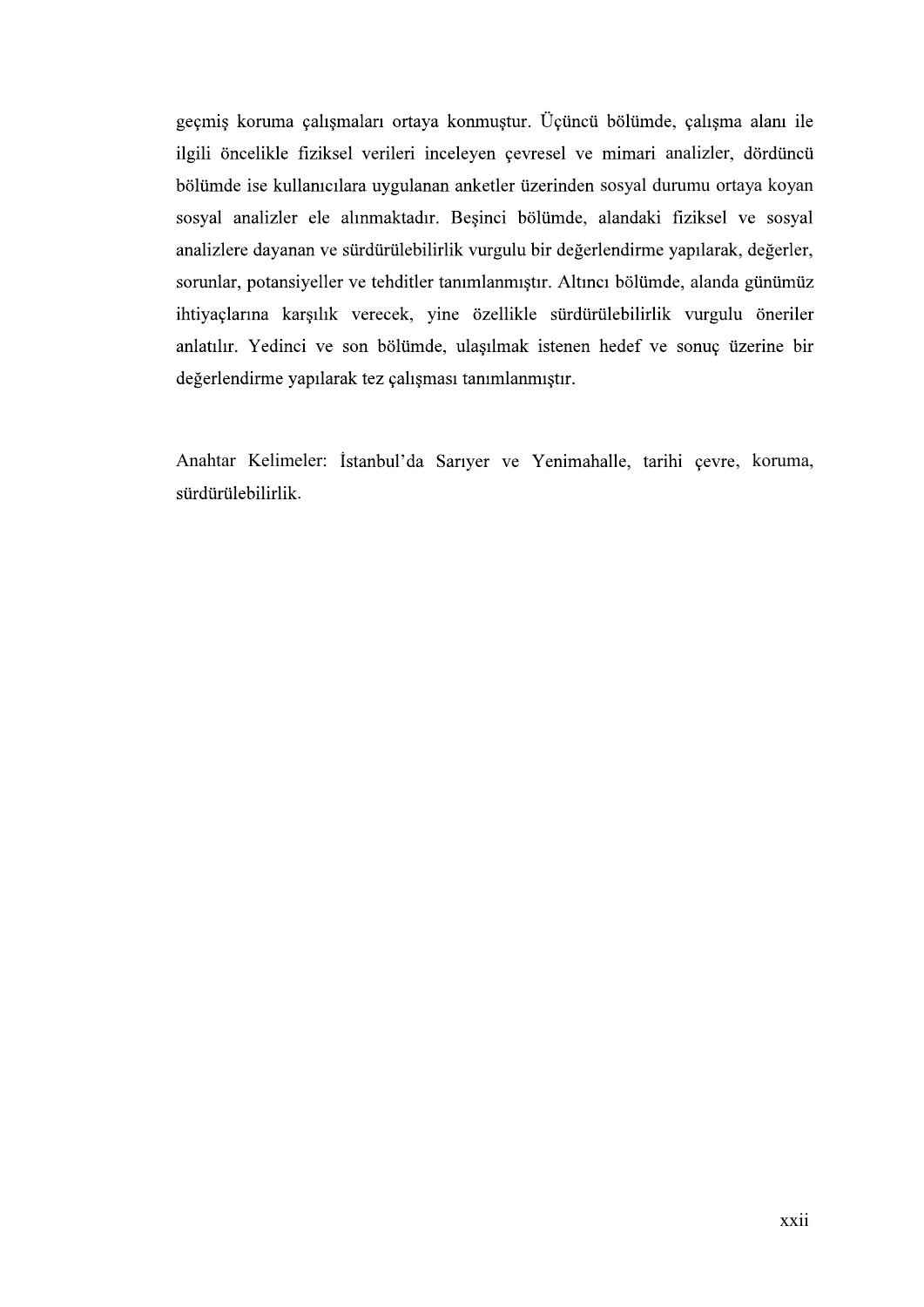| University        | : Istanbul Kültür University                     |  |
|-------------------|--------------------------------------------------|--|
| Institute         | : Institute of Science And Technology            |  |
| Department        | : Architecture                                   |  |
| Programme         | : History of Architecture and Restoration        |  |
| <b>Supervisor</b> | : Assist. Prof. Dr. Elif MIHCIOĞLU BİLGİ         |  |
|                   | Degree Awarded and Date: M. Arch - December 2014 |  |

## **ABSTRACT**

## ANALYSIS OF HISTORIC URBAN FABRIC OF SARIYER-ISTANBUL IN TERMS OF SUSTAINABILITY AND PROPOSALS FOR ITS **CONSERVATION**

The historic urban fabric defined as 'the study area', which is located within the boundaries of Merkez Quarter and Yenimahalle in Sariyer, that is situated in the north coastal side of Bosphorus, hosting many civilizations throughout history and that has been a summer resort majorly until  $19<sup>th</sup>$  century.

In the region which the main source of living is the fishery since the earliest times, permanent settlements were started to be seen after 19th century. Especially after the second half of the 20th century, the growing population of Istanbul affects Sariyer as well. Social changes due to migrations, rapid population growth and unqualified alterations in the physical structure, were the main problems. Despite all these problems, with the conservation and planning studies started in 1970's, Bosphorus was announced as a historic and natural site. Henceforth, the conservation studies in Bosphorus could not be carried on in a continuous manner; in a metropolis like the city of Istanbul, growing more and more each day, Sariver is in a valuable location, pursuing to protect it's local characteristics, providing livability at a local quarter scale, keeping historic building samples from its previous times and still providing qualified living spaces having a close relationship with the nature for people. But, for the sake of ensuring the continuity of values and characteristics owned by the area, conservation studies must proceed. Today, solely a physical conservation cannot assumed as sufficient, but social, cultural, economic and ecological balance should be constituted with an integrated approach. Otherwise, progressive works will be superficial and conservation works won't be sustainable.